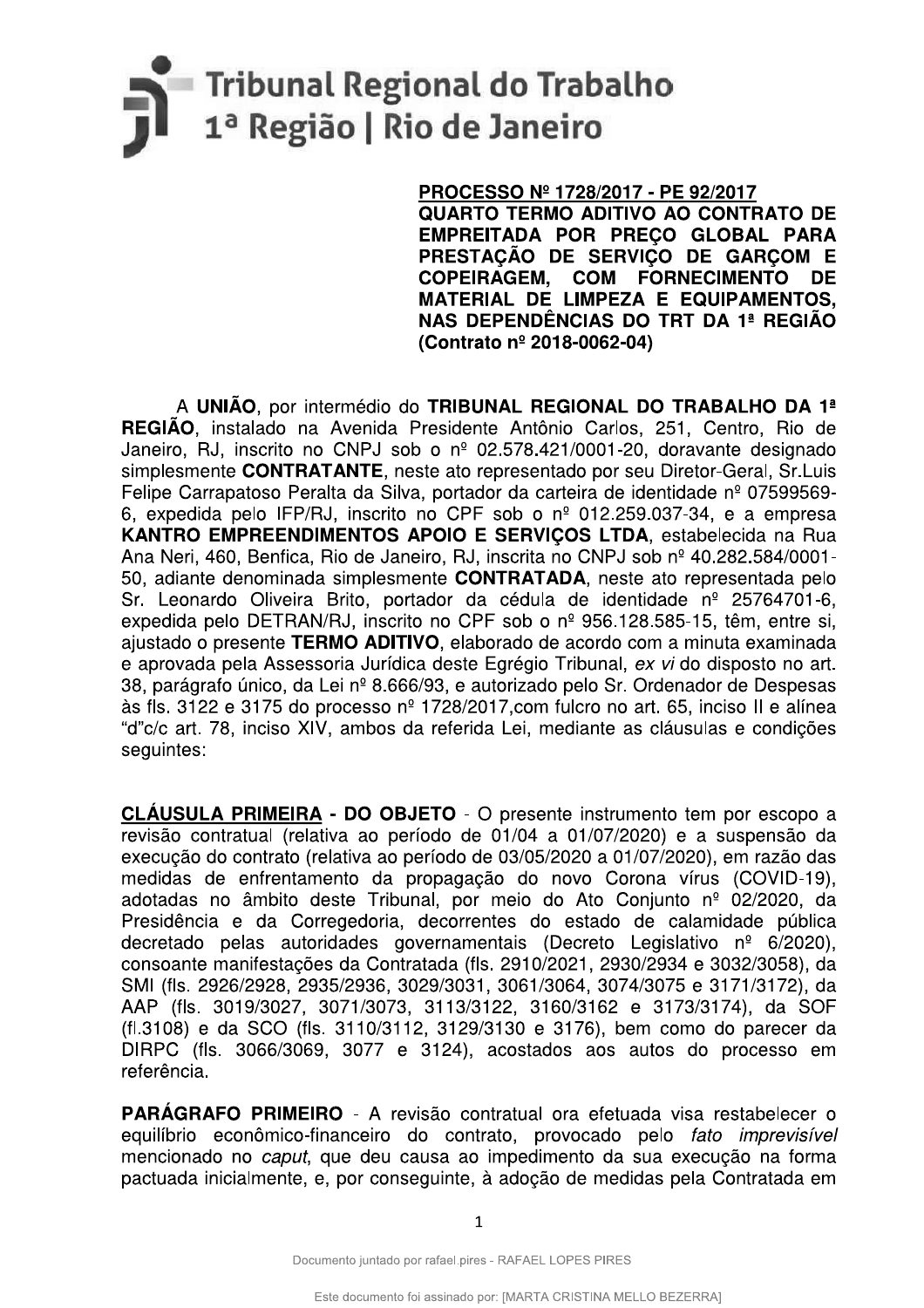## Tribunal Regional do Trabalho 1<sup>ª</sup> Região | Rio de Janeiro

conformidade com as diretrizes determinadas pelas Medidas Provisórias nº 932/2020 e nº 936/2020, bem como pela Lei nº 13.979/2020.

PARÁGRAFO SEGUNDO - O período de suspensão tratado no caput poderá ser reduzido ou ampliado, em consonância com o Ato Conjunto nº 5/2020, da Presidência e Corregedoria do TRT da 1ª Região.

CLÁUSULA SEGUNDA - DO PRECO E DO PAGAMENTO - Em razão do presente ajuste, o Contratante pagará a Contratada os seguintes valores:

a) R\$ 105.233.33. de 01/04/2020 à 02/05/2020. correspondente à reducão das alíquotas relativas aos serviços sociais autônomos (MP nº 932/2020), à exclusão dos custos relativos a vale transporte, cobertura do intervalo intrajornada e insumos e à manutenção do vale alimentação, assistência médica e familiar, bem como dos valores relativos aos tributos, despesas administrativas indiretas e lucro sobre a composicão do BDI. conforme discriminado nas planilhas de fls. 3078/3091 (integrantes deste instrumento);

b) R\$ 24.529,53, de 03/05/2020 à 31/05/2020, correspondente ao pagamento de ajuda compensatória de natureza indenizatória, no importe de 30 % (trinta por cento) do salário de cada empregado, sem incidência de contribuição previdenciária, tributos incidentes sobre a folha de pagamento, encargos sociais e trabalhistas, à exclusão do vale transporte, cobertura do intervalo intrajornada, insumos, e os referentes às despesas administrativas indiretas e ao lucro do BDI e à manutenção do vale alimentação, assistência médica e familiar, uniformes, material permanente e dos valores relativos aos tributos sobre o BDI (MP nº 936/2020), conforme discriminado nas planilhas de fls. 3092/3103 (integrantes deste instrumento);

c) R\$ 26.221,23, de 01/06/2020 à 01/07/2020, correspondente ao pagamento de ajuda compensatória de natureza indenizatória, no importe de 30 % (trinta por cento) do salário de cada empregado, sem incidência de contribuição previdenciária, tributos incidentes sobre a folha de pagamento, encargos sociais e trabalhistas, à exclusão do vale transporte, cobertura do intervalo intrajornada, insumos, e os referentes às despesas administrativas indiretas e ao lucro do BDI e à manutenção do vale alimentação, assistência médica e familiar, uniformes, material permanente e dos valores relativos aos tributos sobre o BDI (MP nº 936/2020), apurado a partir das planilhas mencionadas na alínea "b".

CLÁUSULA TERCEIRA - DA VIGÊNCIA - Os efeitos do presente instrumento serão produzidos nos períodos indicados na cláusula segunda deste instrumento, encerrando-se a vigência contratual em 31/05/2021, ressalvada a hipótese de resilição bilateral pactuada no Segundo Termo Aditivo.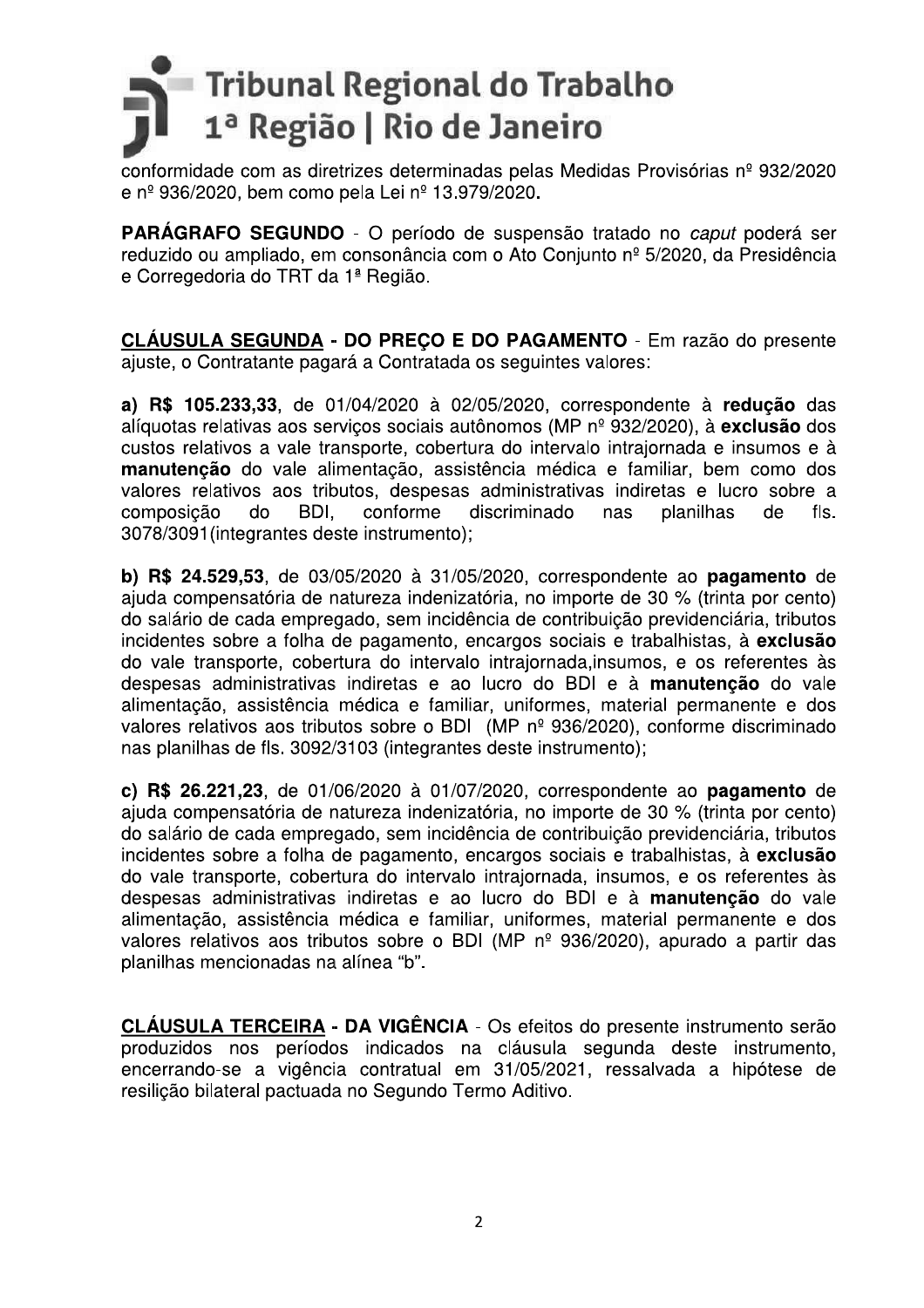# Tribunal Regional do Trabalho<br>1ª Região | Rio de Janeiro

 $\begin{array}{c} \begin{array}{c} \hline \end{array} \mathsf{C} \end{array}$ , por estarem justos e contratados, entre si, e lavrado o pre em 2 (quas) vias de igual teor é forma, para que surtam um so éfeito, as quais, depois de lidas e achadas conforme, são assinadas pelos representantes das partes e pelas testemunnas, mantidas inalteradas as demais clausulas e condições contratuais.  $\mathbf{r}$ presente instrumento,

 $\frac{1}{2}$ Rio de Janeiro, 09 de juino de 2020.

 Juiste life Canopartin  $\text{CONI} \cancel{\text{RAI}}$  AN/E  $(TRT/RJ)$ 

# LEONARDO OLIVEIRA<br>
<sup>A ANG</sup>ERICA (1978-1978) DIAS-1020-2000 ANGELEONARIO OLIVEIRA<br>
BRITO:95612858515<br>
<sup>Angel</sup>ecentrador PA3-microanado contrador PA3-microanado contrador<br>
CONTRATADA<br>
CONTRATADA<br>
CONTRATADA<br>
CONTRATADA<br>
CONT

ou=Certificado PF A3, cn=CEONARDO OLIVEIRA<br>BRITO:95612858515<br>Dados: 2020.07.15 10:15:12 -03'00'

 CONTRATADA

Testemunnas:

!" Hiscal do Contrato Nome: CPF:

 $\begin{array}{c|c|c|c|c|c} \hline \textbf{SILMARI SAIAS} & \begin{array}{c} \textbf{SILMARI} & \begin{array}{c} \textbf{SILMARI} & \begin{array}{c} \textbf{SALMIST} & \begin{array}{c} \textbf{SALMIST} & \begin{array}{c} \textbf{SALMIST} & \begin{array}{c} \textbf{SALMIST} & \begin{array}{c} \textbf{SALMIST} & \begin{array}{c} \textbf{SALMIST} & \textbf{SALMIST} & \textbf{SALMIST} & \textbf{SALMIST} & \textbf{SALMIST} \end{array} \end{array} \end$ SILMAR ISAIAS

Nome:<br>CPF:  $\mathsf{CPF}^*$  . The contract of  $\mathsf{CPF}^*$